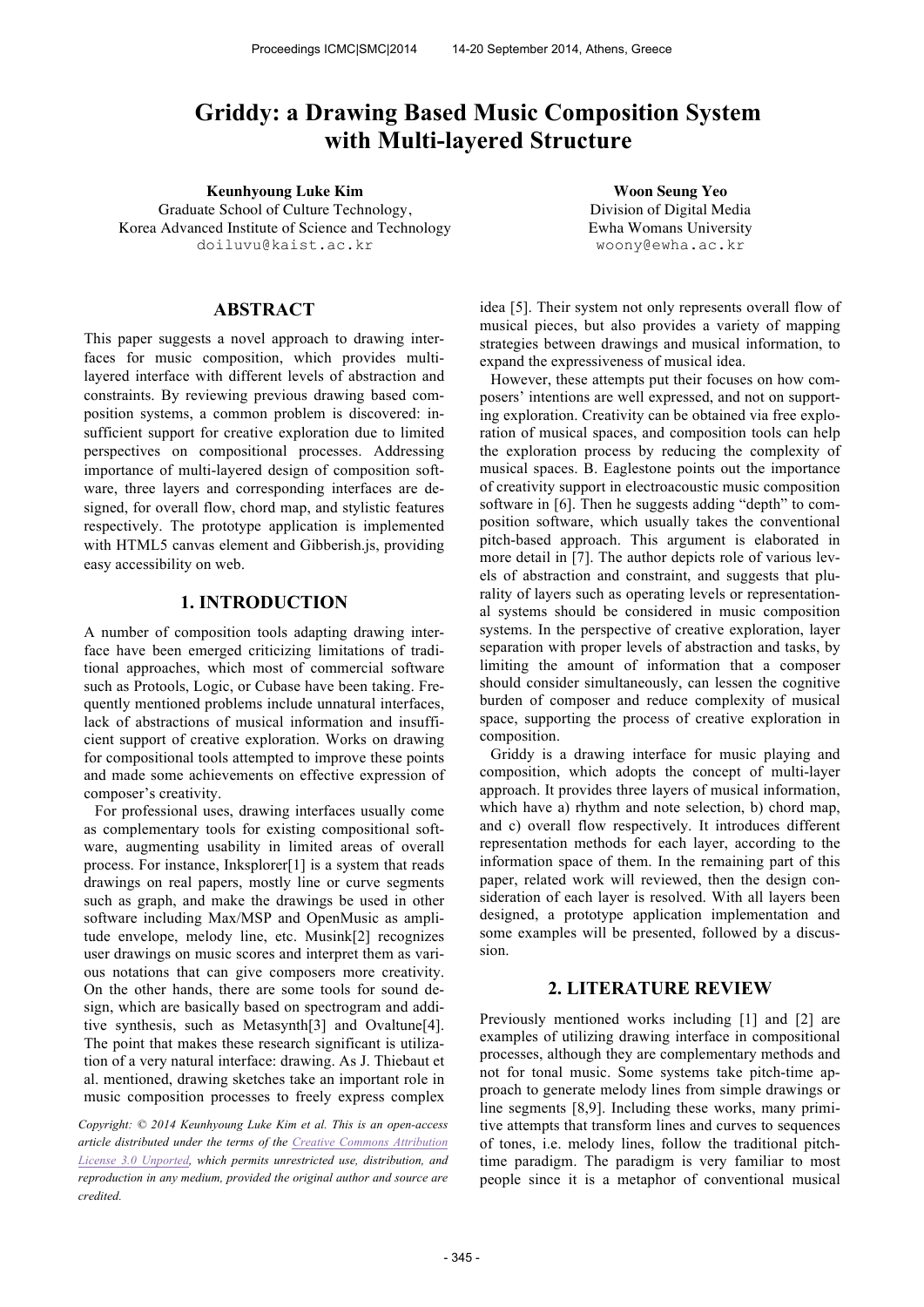scores. In contrary, it fails to promote explorative nature in compositional process, as it still has limitations of traditional scores have and provides only single layer.

A more advanced descendant of pitch-time based interface is Hyperscore[10]. It has two windows: in motive window, users can draw short melody lines just like the previous pitch-time systems; in sketch window, users use the melody lines drawn in motive as drawing materials and draw flows of motives. There are two notable points in Hyperscore. One is that more information from drawing such as sharpness of curves is extracted and used, extending degree of freedom of exploration from drawing activity. The other point is, more importantly, that it presents two-layered system, represented by two types of windows with different levels of abstractions. A common drawback of these approaches is that they assign one dimension for time; hence they provide only onedimensional space for each layer.

On the other hand, there are systems that fully utilize the two dimensions. PaperTonnetz[11] allows users to create melody by drawing lines on tonnetz, a tiling of pitches. As time can be shown by length of drawn lines, its 2 dimensional arrangement of pitches unveils relationships and structure of tonal sound. In [12], a sonification method for musical application is suggested, introducing a concept of probing on image, which is analogous to drawing. If an image can convey complicated musical information such as style or timbre, probing around the image can create music by applying some sonification methods. A system presented in [13] let users navigate the structure of music with Venn-diagram-like representation of tree structure. Its level of abstraction is quite high, as it deals with structural information.

From the review, notable systems with novel perspective of composition can be found. However, very few of them provide only limited multi-level approach. Most examples provide a single view for melody, timbre or structure. Griddy aims to provide three separated-butintegrative layers with coherent interfaces.

#### **3. LAYER DESIGN**

In [14], M. Edwards says "formalization of compositional technique in software can free the mind from musical and cultural clichés and lead to startlingly original results". This is the most important point of layer separation: isolating limited kinds of information to user for each layer and provide more freedom of exploration. For example, by providing a layer of musical style, a composer can work with overall flow of music regardless of a specific style or change and review style independently. Systems such as [15] "allow composers to specify high-level control structure" and generate detailed musical components based on certain algorithms including genetic algorithm or Markov model. In this case, it can be said that musical style is a palette, patterns, techniques of painting and high-level feature is drawing itself. Hence, preparation of musical styles, or, drawing materials, can be separated from the way they are drawn on the canvas. Also, this can be helpful for untrained users, as they have less

knowledge on musical techniques and sophisticated style features. In this case, experts or teachers can provide specific styles for students to draw their own music. Especially chord sequence plays an important role on musical styles and genres. In the field of music information retrieval, chord progression is a key factor of genre classification [16, 17]. Moreover, the chord progression is often used in representations of musical structure, such as [18].



a. Slow drawing results small amplitude









c. Straight lines and sudden curves result less passing notes.

d Smooth and continuous curves result more passing notes.

**Figure 1**. The effect of speed and curvature of drawing to generated music.



I-V-VIm-IV progression.



In this paper, the composition process is divided into three layers: 1. overall flow, 2. chord map, 3. rhythm and note selection. In the system, there are a canvas with background image and a grid on it, which forms a musical space with specific style. User can draw on the canvas freely, navigating the musical space, which results a musical piece. Here each layer is assigned to drawing, grid, and background image respectively.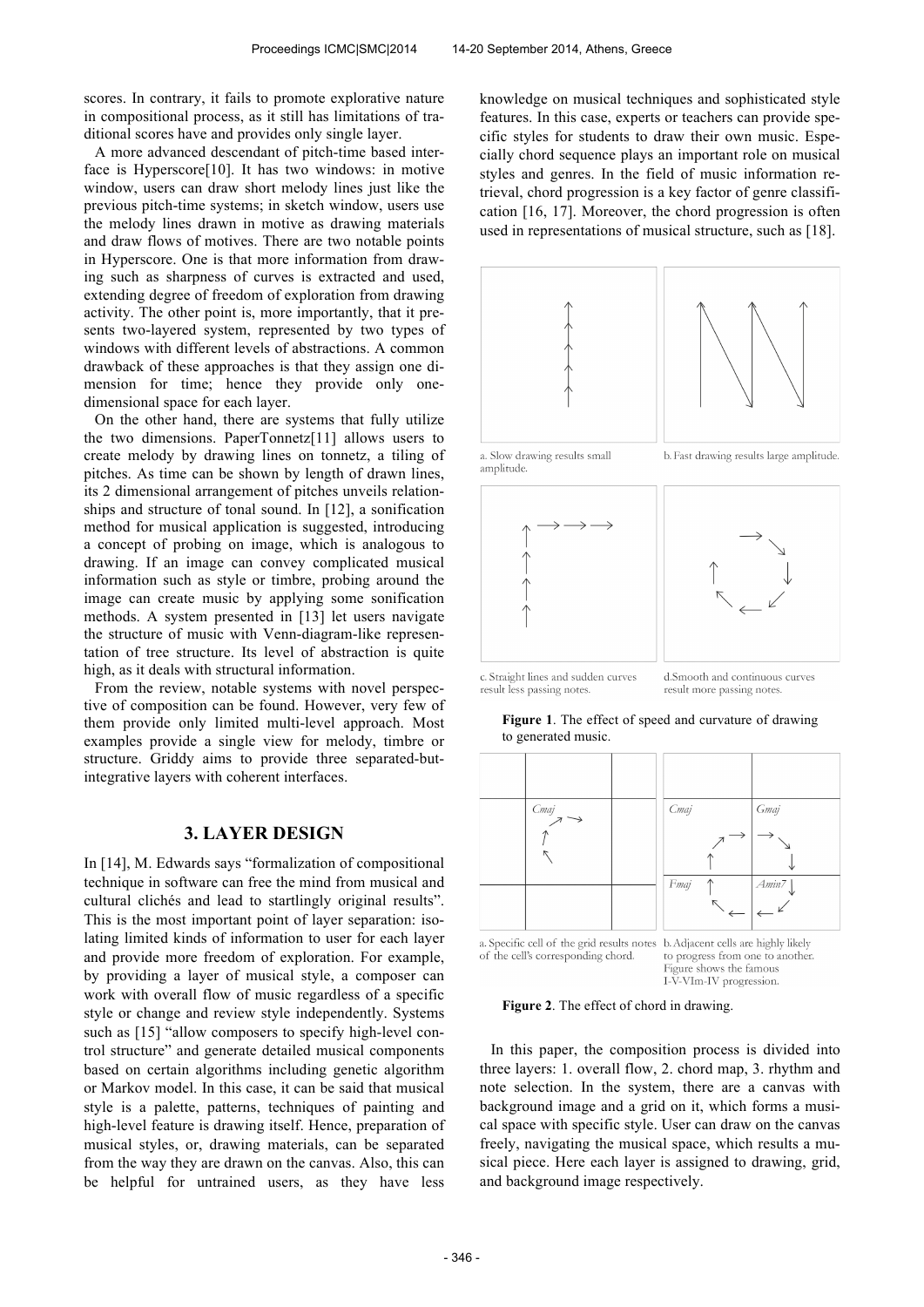## **3.1 Overall Flow**

User drawn lines and curves are interpreted in two ways. First, characteristics of drawings such as drawing speed and curvature are considered. Speed of drawing determines the amplitude of respective melody. On the other hand, curvature, which is determined by average change of direction, determines use of passing notes. Figure 1 shows how the drawing is interpreted. Secondly, for each drawing, its reads the pixels of the background image and chord information of the grid under the line. This is used to retrieving information from other layers through exploration on them. As lines are drawn, the data under the line is processes every unit time, which is the length of a sixteenth note for given BPM. Then it determines pitch, duration and amplitude of a note or a rest. Also color of drawing is mapped to specific instruments.

## **3.2 Chord Map**

Chord map is shown on grid, which is a tiling pattern of simple shapes such as triangle, square, or hexagon. Each cell has an assign chord, illustrating which chords are used and how they are related. As the user draw lines on each cell, notes are selected from its corresponding chord, considering other factors. This map also represents stylistic features, hence two adjacent cells make a chord progression more accessible. An example chord map is shown on figure 2.

#### **3.3 Rhythm and Note Selection**

This is the most complicated layer in the model. An image contains relatively larger data than drawings or a grid. Therefore the background image can contain information about more detailed stylistic features such as rhythm and note selection among notes in a chord.

Rapid variation of brightness along the drawing causes frequent notes, while slow variation of brightness results scarce distribution of notes in time domain. The difference of brightness itself is related to the attack of each note; crossing over large difference of brightness causes a sharp sound. Color value, represented by hue in HSV model, determines a playing note among a given chord. As hue value is circular, a natural mapping between color and pitch class can be derived. The octave is determined by the saturation, ranging from one octave lower to one octave higher. For very low saturation, where users often cannot tell the hue value, only the root note is played for a given chord.

## **4. IMPLEMENTATION**

The prototype application is implemented using HTML and javascript to provide cross-platform accessibility. Gibberish [19] is used for sound generation and timing, and HTML5 canvas element is used for drawing. Basically it consists of a canvas, where users can put a background image, set a grid and assign chords or draw their own music; and three panels, providing core functions for each layer. Figure 4 shows a screenshot of the entire in-





a. Crossing over frequent and rapid change of brightness results chart notes with more frequent appearance. b. Crossing over slow change of brightness results long notes with seldom appearance.







 $+1$  octave natural



 $-1$  octave

e. Hue value is mapped to pitch classes.

f. Saturation is mapped to octaves.

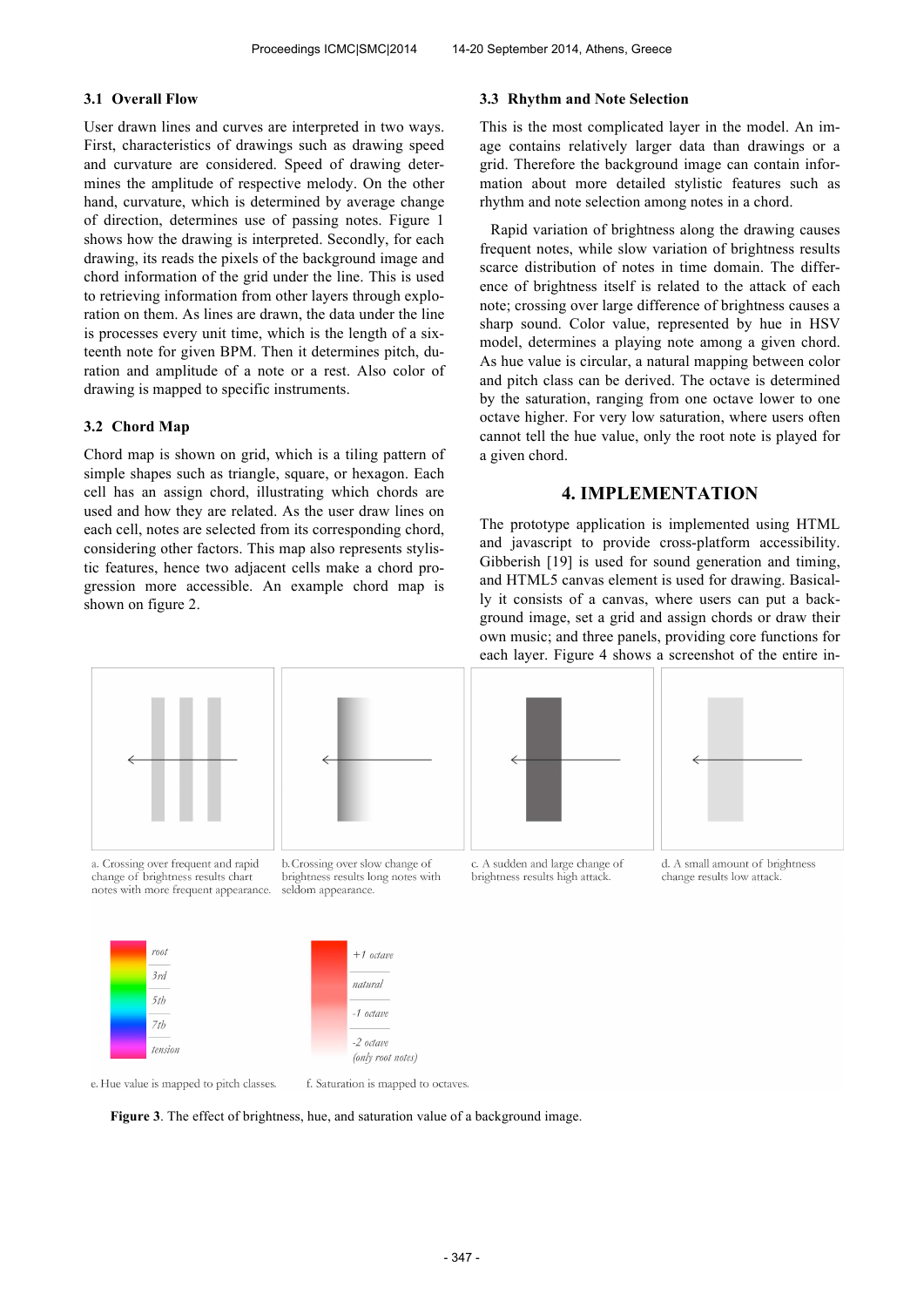

Choose File abstract\_pain...-d6t4qdk.jpg



terface.

Interface for the background image is simple: choosing an image from user's local file system. Due to the limitation of web environment, it is important to remove computationally expensive and less important features to get stable audio processing. The application suggests using specialized image manipulation tools such as GIMP or Photoshop to create background images. Still, this shows the separated and modularized model's power, adopting use of other software in the composition process. Also the image is distributed to other users, sharing their musical style constraints.

There are three groups of grid manipulating interface. One is manipulating the grid itself. It provides control for grid size and offset, also the shape of each cell. Another interface pops up when a user clicks on a cell, which provides chord entry. Also there are buttons for saving the current grid and loading pre-defined one. The grid and chord information is saved using json format, so it can be easily reused and shared between users too.

The last part of the interface is music drawing. It provides BPM modification and color selection. In the modification mode, user can move, redraw, or delete drawings. Also timing and repetition of each drawing can be controlled. The recent version of the application is accessible at the author's website: http://dilu.kaist.ac.kr/research/gridd y.

## **5. CONCLUSION**

Griddy is a music composition system that uses drawing as its main interface, along with chord map and background image. With its power of layer separation, users can explore the musical space for creative results. As it provides a novel approach that uses a background image for style-related features and applying an image sonification based method to probe the image, even untrained user can develop their idea with drawing interface with images prepared by professionals.

Development of more sophisticated application will be the next step of this research. In theoretical point, how professionals and untrained people use the system to create music will be analyzed, to bring out more usability and creativity support. Case studies on collaborative composition and educational uses will be also meaningful to improving multi-layered design concept of compositional processes.

## **6. REFERENCES**

- [1] J. Garcia, T. Tsandilas, C. Agon and W. E. Mackay, "InkSplorer: Exploring Musical Ideas on Paper and Computer," in *Proceedings of the International Conference on New Interfaces for Musical Expression*, 2011.
- [2] T. Tsandilas, C. Letondal and W. E. Mackay, "Musink: Composing Music through Augmented Drawing," in *Proceedings of SIGCHI*, 2009
- [3] E. Wagner, *Metasynth*, http://metasynth.com.
- [4] D. Zicarelli, *OvalTune*, 1990.
- [5] J. Thiebaut, P. G. T. Healey and N. B. Kinns, "Drawing Electroacoustic Music," in *Proceedings of International Computer Music Conference*, 2008.
- [6] B. Eaglestone, N. Ford and R. Nuhn, "Composition Systems Requirements for Creativity: What Research Methodology?," in *Proceedings: Workshop on Current Research Directions in Computer Music*, Barcelona, pp. 7-16, 2001.